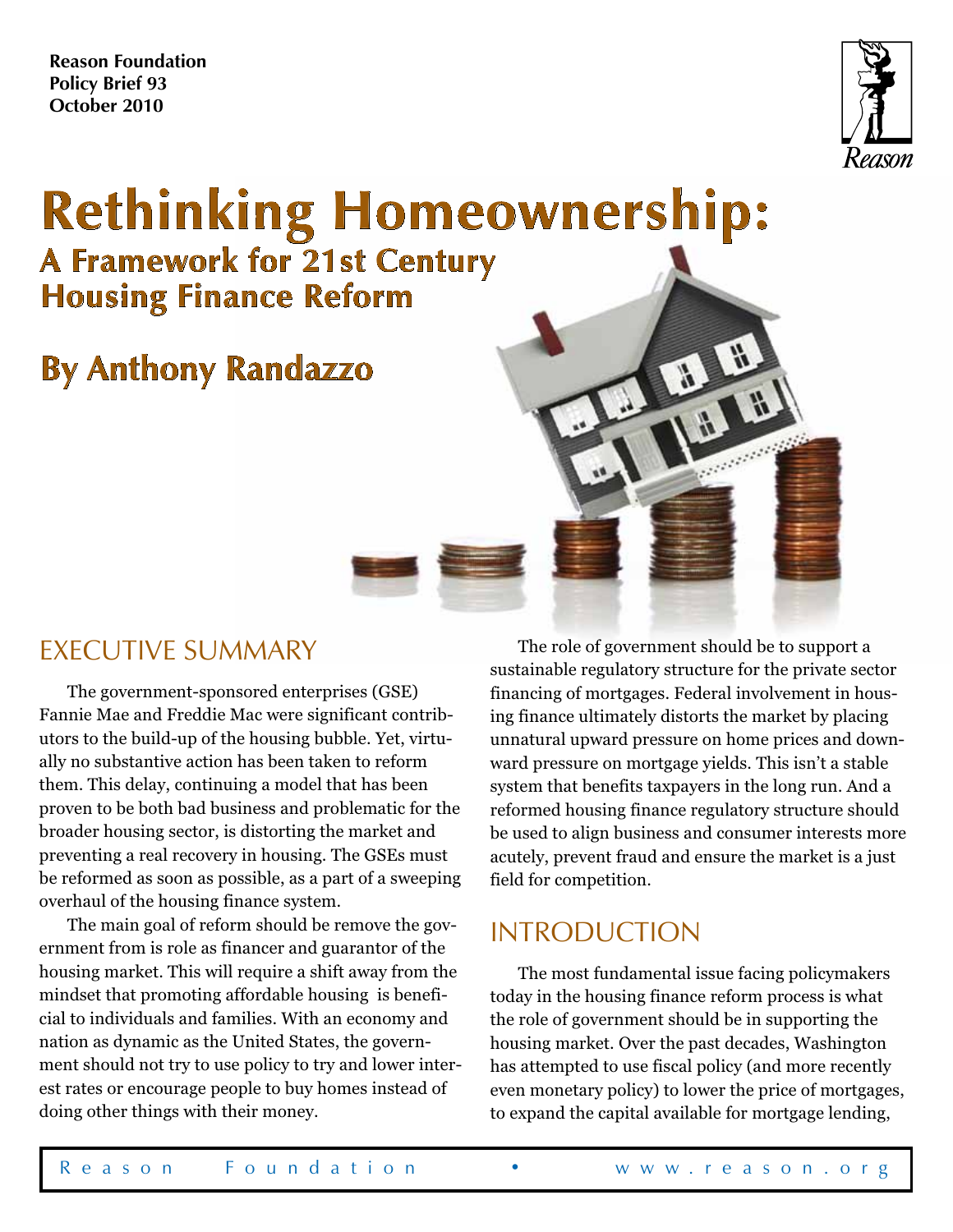and to increase the homeownership rate in America. Unfortunately, these policies—mixed with a range of other regulatory failures, bad business models and imprudent individual borrowing—wound up shattering the housing market and leading to the financial crisis and economic lethargy plaguing the United States today.

There can be no stable, sustainable housing market as long as public policy distorts the real supply of and demand for housing by manipulating mortgage prices and over incentivizing investment resources toward the housing sector. A change will require a whole new way of thinking about housing in America, from the goals of Washington to mortgage banking strategies to how individuals and families perceive homeownership. After looking at the history of how we got here, it is clear that the path we need to take is towards a free housing market, with the only regulatory role of the government as guardian against fraud.

The foremost way policymakers have sought to impact the housing market has been the availability of credit for mortgage borrowers. Since the founding of the Federal National Mortgage Association (Fannie Mae) in 1938 and Federal Home Loan Mortgage Corporation (Freddie Mac) in 1970, the government has been in the business of buying mortgages from originators in order to increase the capital that can be lent, which in turn lowers mortgage prices and expands homeownership.

In an unencumbered market, banks protect themselves and control risk by aligning the price of a mortgage to its risk of default—the riskier the loan, the more it costs the homebuyer, keeping those liable to default on loans out of the homeownership market, but still with access to the rental market. Unfortunately, in the attempt to lower mortgage prices the government-sponsored enterprises (GSE) Fannie Mae and Freddie Mac incentivized lower underwriting standards that increased the number of default-prone borrowers with access to credit markets.

Starting in the 1990s the Department of Housing and Urban Development (HUD) went on a campaign to increase homeownership and "affordable housing" by mandating Fannie and Freddie expand their purchases of higher risk subprime mortgages, which increased the market for private sector lending to less HOUSING 101: The price of a home is directly related to the cost of a mortgage. The cheaper mortgages are, the more demand for housing increases. And increased housing demand drives up prices.

qualified borrowers. As mortgages became cheaper because of the increased willingness of originators to lend, demand for housing increased, driving up prices. By putting upward pressure on home prices, these government-sponsored enterprises artificially bloated the dollar size of mortgages across the housing market.

This government action attracted a deluge of resources from the global economy to America's housing market, building a bubble. And with Fannie Mae and Freddie Mac able to purchase or guarantee billions of housing debt, the cost of mortgages was pushed to unnaturally low levels, spurring even higher demand for housing.

The debt that financial institutions and households took on during the growth of the housing bubble eventually became unsustainable and contributed to the market meltdown that spilled over into the entire financial system. Three years after the credit markets began to freeze up, Federal Reserve Chairman Ben Bernanke says that the lack of credit available in the system is a main reason why problems are persisting in the housing market.<sup>1</sup> Thus the unintended consequence of government making homebuying artificially cheap undermined the original goal of increasing affordable housing.

And yet government hasn't learned from this mistake: Fannie Mae and Freddie Mac continue to operate their broken business model today. Even in conservatorship the GSEs remain a significant source of distortion in the housing market, preventing a real recovery in housing from taking hold.

#### Beginning of the End

Banks certainly made the bed they are sleeping in today. They were not forced to make the loans they issued, save for a few requirements from the Community Reinvestment Act. Nor were they forced to invest in the mortgage-backed securities (MBS) that they did. When the GSEs backed risky loans with taxpayer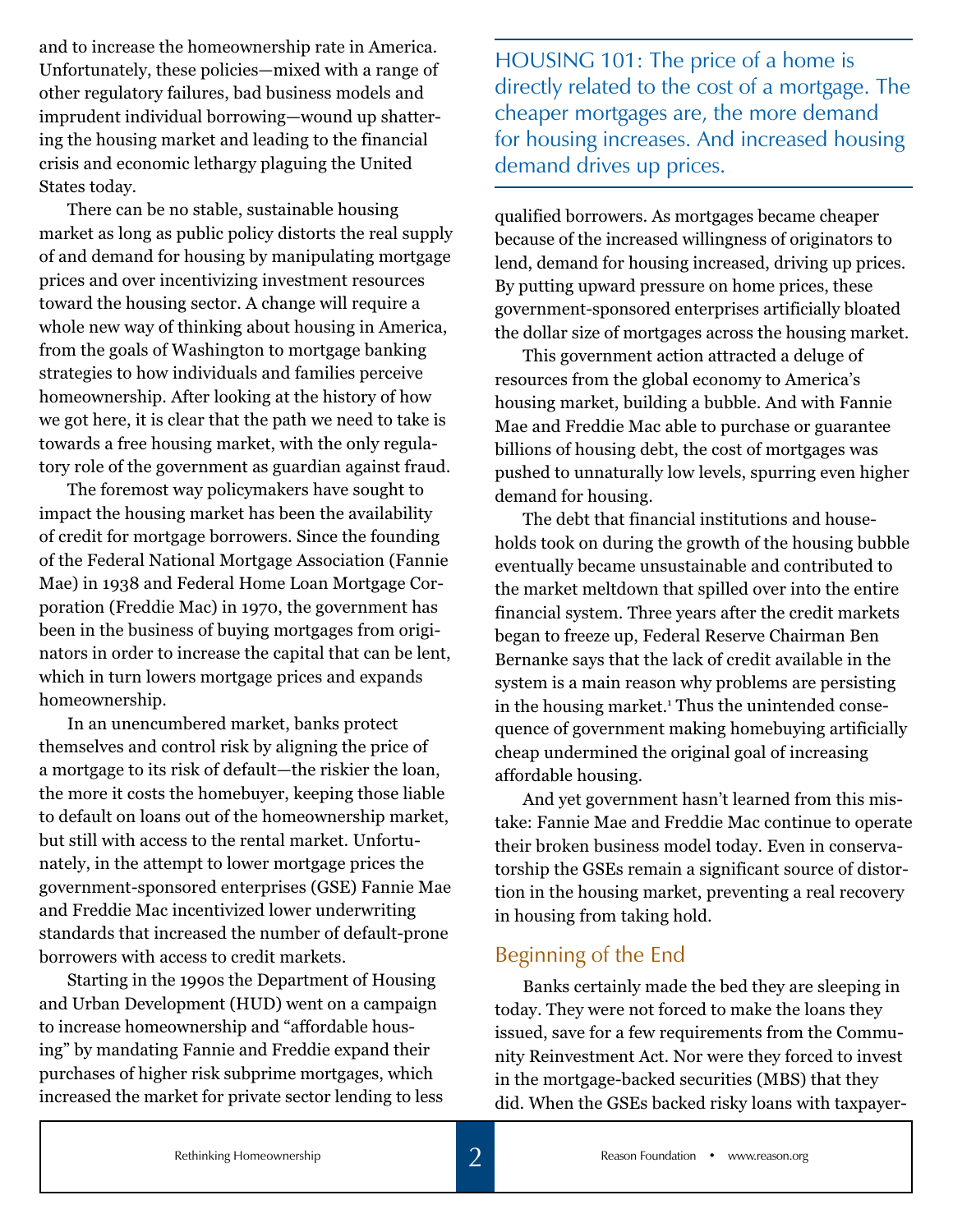funded guarantees, they became powerful forces in the marketplace. Because mortgage issuers are often looking to sell their low- to moderate-income level mortgages to Fannie Mae and Freddie Mac, the underwriting standards that the GSEs set for mortgages they purchase simply become the de facto industry standard, flooding the market with riskier loans than wouldn't otherwise exist without the government's support.

Eventually, the housing goals and artificially low underwriting standards caught up to Fannie Mae and Freddie Mac. In 2007, both agencies began to experience serious delinquency problems, as many of the loans they had purchased or guaranteed began to fail. Banks across the industry holding mortgage debt also began to experience losses, as subprime mortgage defaults plagued the system. This instability caused credit markets to tighten on concerns that waves of losses at major financial firms from bad loans were just the tip of the iceberg.

Credit tightening, like the experience in 2007, is a natural reaction of a market attempting to "right the ship" of uncertainty and instability caused by the bad loans made from government guaranteeing billions of dollars' worth of low-cost, high-risk mortgage rates. With this tightening of credit, homeowners weren't able to refinance their overextended, unaffordable mortgages, and losses began to pile up. From 2007 to 2008 the confidence problem worsened, and financing for mortgages and other loans dried up.

Despite provision from the Federal Reserve of massive amounts of liquidity, banks have continued over the past two years to hold tightly to their capital. This means there is very little money available for mortgage borrowing. Today, the deeply troubled banks are continuing this practice, keeping the market at a standstill for three basic reasons.

First, market uncertainty has most long-term investors holding their cash and waiting for confidence to return. The Dodd-Frank Act provided a massive overhaul for banking practices, but left hundreds of rules yet to be written by regulators over the next two years. Until those rules are sorted out, banks do not know what their capital requirements will be, how they can legally trade, or what formerly acceptable operating practices will be condemned. Furthermore,

the White House has continued to attack success in the marketplace and is pushing for increased taxes on earnings. All of this combined has created an uncertain marketplace that no one is sure how to navigate yet.

Second, in the meantime, banks can borrow at rates of near 0 percent from the government. They then turn around and buy Treasury bonds at marginally better rates and bank the small profit of the difference. They have no incentive to begin risky housing loans again in an unstable, uncertain housing market as long as this option is available to them.

Third, housing debt, particularly investments in mortgage-backed securities (MBS) full of nonperforming loans, remains a pervasive problem. This toxic debt weighs down the banks' balance sheets and ties up capital. Banks are also aware of a growing shadow inventory of homes—homes that have been temporarily prevented from going into foreclosure by a government refinancing program, foreclosure moratorium, or slow processing of delinquencies—that will eventually hit the market and put downward pressure on prices. This could in turn cause more homes to suffer negative equity problems, as mortgages become more than the value of the home they are paying for. Since that could create even more delinquency issues, banks are being cautious about what kind of additional debt they take on.

All of this is preventing banks from returning to their usual business of lending money into the general economy, which is a necessary step in a real recovery.

#### Taxpayer Bailout of GSEs

Mortgage default losses at Fannie Mae and Freddie Mac eventually became too difficult to manage and the Federal Housing Finance Authority (FHFA) brought them into federal conservatorship in September 2008. Understanding these and other distortions, as well as the accompanying regulatory failure, is important for reforming the housing finance system.

Under conservatorship, with the government directly managing Fannie Mae and Freddie Mac, the U.S. taxpayer has assumed responsibility for losses at the GSEs. As of September 2010, Fannie Mae and Freddie Mac have been given \$148.3 billion from the Treasury to cover financial losses stemming from defaulting mortgages held in portfolio and guarantees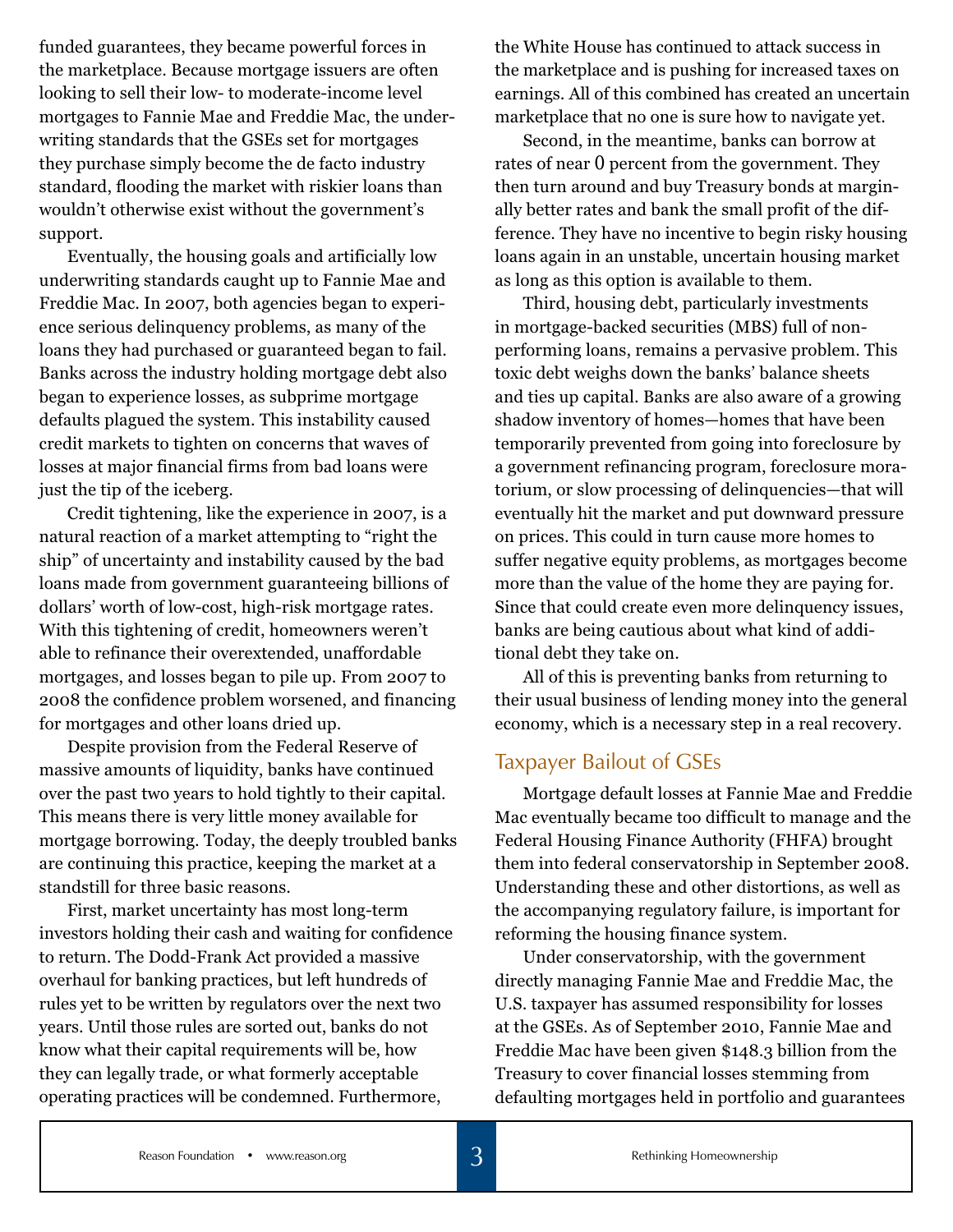on MBS. Fannie Mae's most recent summary report showed 4.99 percent of its single-family portfolio and MBS ownership was in serious delinquency as of June 2010. Freddie Mac has reported its end of June 2010 serious delinquency rate at 3.98 percent. While these levels represent a slight dip in the delinquency rate for GSE mortgages over the past few months, defaults are still at a historic high (see Figure 1). The total losses stemming from these delinquencies and other investment failures by the GSEs are estimated by some to reach as much as \$1 trillion.

For lawmakers wrestling with reforming the housing finance system, this problem of the banks is a central concern. But the role Fannie Mae and Freddie Mac played in contributing to this mess is also at the heart of questions surrounding how to move the housing finance system forward.

#### Government Housing Finance Today

Despite the losses, the government has directed Fannie Mae and Freddie Mac to continue buying and securitizing mortgages. And with credit markets still largely frozen today, the main source of liquidity in the housing finance system is coming from the GSEs. In fact, *Mortgage Service News* reported June 1, 2010 that Fannie Mae, Freddie Mac or Ginnie Mae (a similar agency operated out of HUD) purchased 98 percent of all mortgages originated this year, with the jumbo market virtually nonexistent.

This dominance of the housing market means that any recovery in price or sales volume is completely dependent on federal government financing backed by taxpayer dollars. Were the GSEs to cease buying mortgages or guaranteeing mortgage-backed securities, financing for buying homes today would be virtually nonexistent until the banks got back up on their feet. This would result in mortgage prices increasing, causing demand for housing to decrease, taking the value of homes even further down.

In essence, the government support for defunct Fannie Mae and Freddie Mac is unnaturally propping up the price of homes and with them, the housing market. This means that prices have not been allowed to reach their natural bottom, from which a sustainable recovery could begin. Washington has placed itself in a difficult position, desiring an increase in housing prices in order to ease pressures on bank and family balance sheets. However, this requires a con-



tinuous bailout of Fannie Mae and Freddie Mac, which is costing taxpayers—who are in financial straits themselves—billions of dollars, distorting the housing market and preventing a real recovery in housing.

In July 2010, Congress passed a financial services regulatory reform bill, the Dodd-Frank Act, which changed banking rules on a wide scale and stirred around the mix of regulatory authority between existing agencies. The bill was intended to correct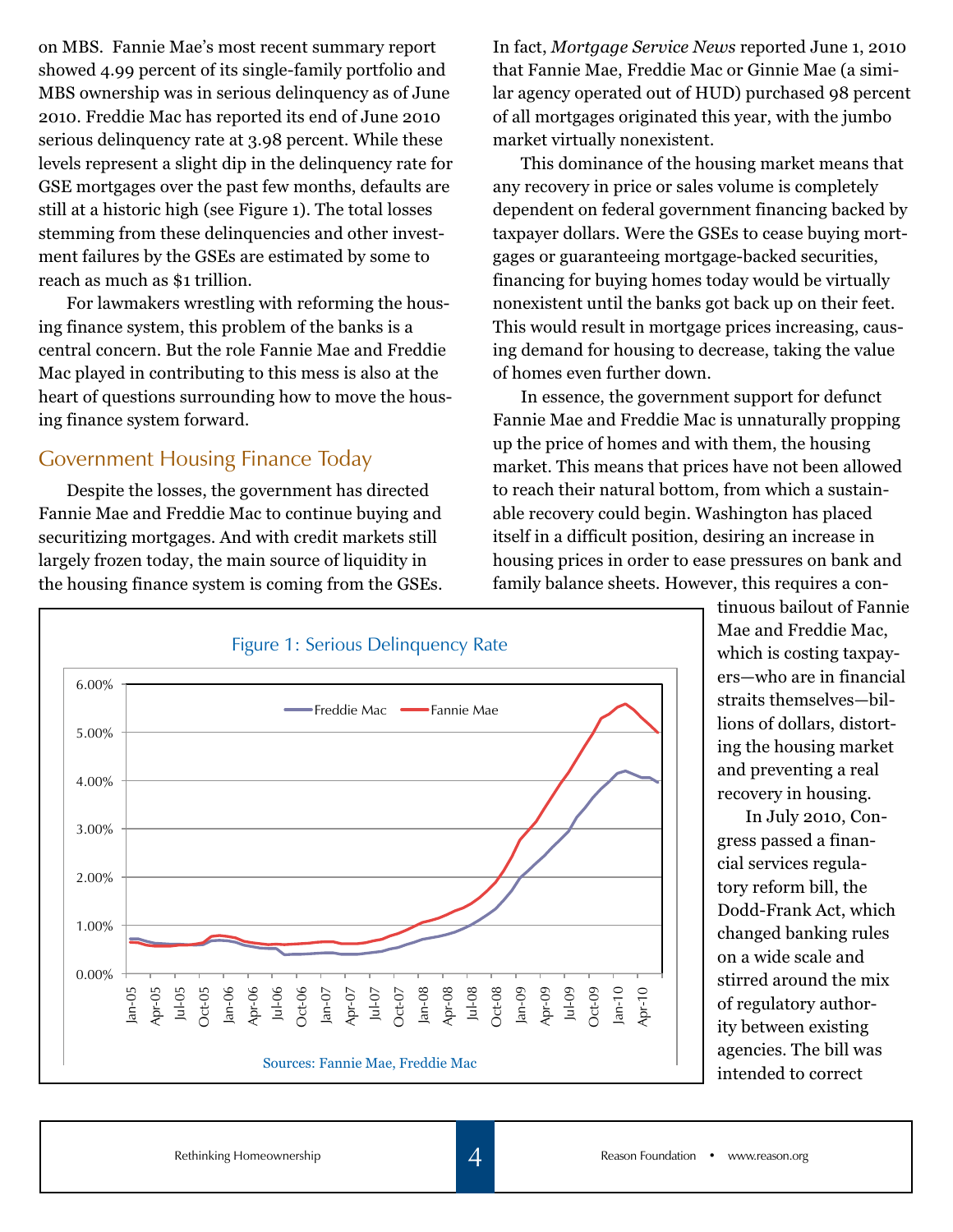errors that resulted in the financial crisis. The legislation, however, was stunningly void of any substantive reform of Fannie Mae and Freddie Mac, two of the biggest financial institutions in the country.

Treasury Secretary Timothy Geithner proposes that it would be best to wait until after housing prices have recovered to deal with the mortgage giants, since major reforms could result in lower home values as mortgage costs go up. But the main problem with delaying GSE reform is that the continuation of their model, which has been proven to be both bad business and problematic for the broader housing sector, is distorting the market and preventing a real recovery in housing. This is the most important reason the GSEs must be reformed sooner than later, as a part of a sweeping overhaul of the housing finance system.

House of Representatives Committee on Financial Services Chairman Barney Frank has repeatedly argued that the losses Fannie Mae and Freddie Mac are experiencing today are unrelated to their current activities. While this is true, it does not follow that the GSEs are not hurting the mortgage market today. During the build up of the housing bubble the GSEs were not experiencing losses, yet they were distorting the market and ultimately destabilized the housing sector. Today, Fannie Mae and Freddie Mac continue to distort the market, keeping housing prices from recovering from a natural decline, and skewing demand signals in the marketplace. This government involvement in the housing sector is well intentioned—no one wants to see homeowners lose the value of their homes or see foreclosures rise—but it is merely pushing the reckoning needed down the road. Today's housing pains are the result of yesterday's well-intentioned housing policy goals. Unless government removes itself from the housing finance market, it will just create more pain in the future.

*In April 2010, the Treasury Department released a list of questions for public input on how the government should approach reforming the housing finance system. This brief is based on Reason's answers to those questions. The questions have been grouped into three categories and are addressed with broad principles to govern reform of the housing finance system.* 

# WHAT IS THE ROLE OF Government in Housing Finance?

#### A. Summary

Federal involvement and intervention distorts the market by placing unnatural upward pressure on home prices and downward pressure on mortgage yields. This distortion in the free market has led to a wide range of unintended consequences, most recently coalescing in the finance crisis, leading to taxpayer losses. The role for government in the housing finance system is to support a legal structure for private sector financing of mortgages, and to enforce laws and regulations that ensure the market is a fair field for competition. However, there should be no federal government (i.e., American taxpayer) dollars available to support housing finance on a market-wide basis. Furthermore, the government should not be collecting taxpayer dollars to bet in the financial markets, housing or otherwise. Using federal tax dollars to support housing finance puts Americans unfairly and unjustly at risk by encouraging banks to float high-risk loans guaranteed by taxpayer dollars.

#### TREASURY'S QUESTIONS

- What role should the federal government play in supporting a stable, well-functioning housing finance system?
- What risks should the federal government bear in meeting its housing finance objectives?
- How should the federal housing finance objectives be prioritized in the context of the broader objectives of housing policy?

#### REASON'S PRINCIPLES

- The regulatory role of the government should be to ensure fair competition and compliance with the law, not a financer itself.
- There should be no risk to taxpayers.
- If it is impossible to fully remove government, then the government's role as financer should be as limited as possible.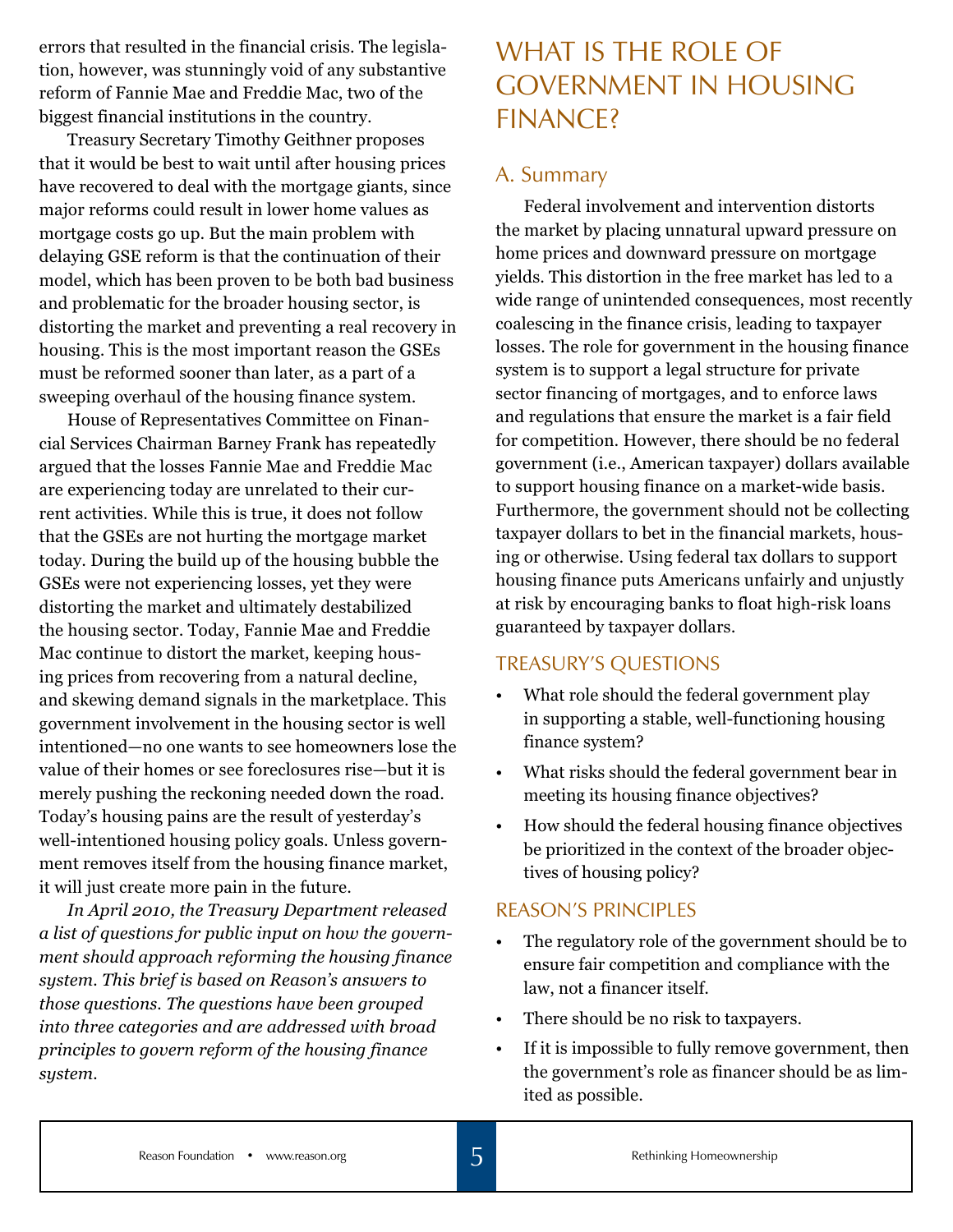#### B. ANALYSIS

If we were starting from a blank slate, no one seeking a stable housing finance system would design what we have today. The government-sponsored enterprise system, and series of federal subsidies for mortgages, contributed heavily to the build up of toxic housing investments that reached unsustainable levels. Combined with poor banking practices and irresponsible borrowing, the problem of bad housing debt eventually spilled over catastrophically into the global economy when home prices imploded.

#### Understand the Damage of Distortion

The chartered mission of Fannie Mae and Freddie Mac is to increase the availability of mortgage financing for homebuyers. By its very nature this expansion of mortgage credit distorts the market and undermines the ability of banks to balance price against risk. Without the GSEs there would be less credit available for high-risk homebuyers, protecting the market from instability. Due to their high volume of bad loans, the GSEs have skewed the entire market of mortgage rates, effectively driving rates nationwide, as de facto federal agencies. The government, when considering the future of its role in housing finance, must keep in mind the distortions of its involvement and interventions.

The intended consequence of government-backed housing finance distortions was to increase the percentage of homeownership in the U.S. by making

mortgages more readily available. To some degree the GSEs have been successful in that regard, though studies have mixed findings when trying to quantify the exact benefit of Fannie Mae and Freddie Mac for homebuyers. Nevertheless, the GSEs played some role in encouraging the homeownership rate's rapid rise from 64 percent to 69 percent between 1995 and 2005 (see Figure 2).

However, the unintended consequence was to contribute to a housing bubble through the rapid expansion of mortgage credit. In 1993, as a part of the Affordable Housing Initiative, the Department of Housing and Urban Development began increasing the affordable housing mandates for Fannie Mae and Freddie Mac. By 2006, the percentage of "conforming" loans the GSEs were required to purchase, based on certain standards of quality and affordability, grew from 30 percent to 55 percent.

At the same time, the GSE definition of quality for conforming mortgage underwriting standards decreased. The average loan-to-value ratio of a subprime mortgage for instance, increased from 79 percent in 1999 to 86 percent in 2006. These actions had the effect of expanding the available credit to homebuyers from mortgage originators who knew they could sell their low-quality mortgages to the GSEs. The homeownership rate increased, but a bubble was formed as well, ultimately collapsing and hurting those very same citizens the government intended to help. The drive for increased homeownership has paradoxically now yielded a near doubling in the home vacancy rate in America.

Today, the GSEs continue to distort the market more than ever. As virtually the sole providers of capital, they are keeping mortgage prices below their natural level, and pushing housing prices higher than they otherwise would be. This is politically popular, as the government can use the GSEs as agencies to avoid populist anger at falling home prices. But this is having the unintended consequence of creating a false baseline for home values. The housing bubble inflated the price of homes above what their fair market value would have been without government interference.

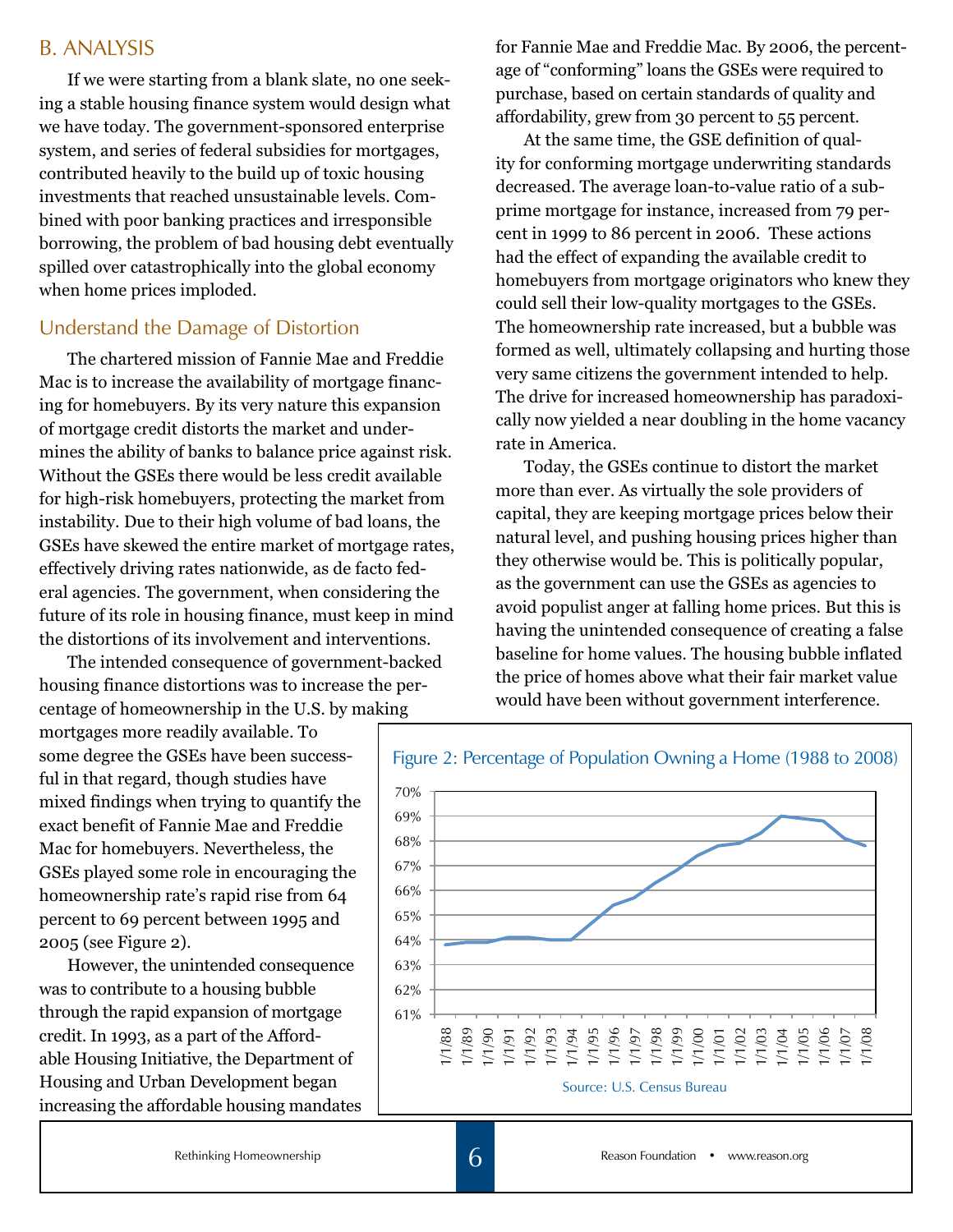Now, the continued use of GSEs to prop up the housing finance sector is preventing the market from pushing those prices down to their natural level.

The government should not distort the housing market, or prevent American homeowners from losing value on their homes. Federal officials are not equipped to accurately price homes, or know through economic analysis, or any other means, an "acceptable" target range for homeownership in America. Market forces may be shifting more Americans to rental housing, and it is inappropriate to use the GSEs to artificially support the mortgage business. Furthermore, government-supported and directed distortion of the housing market under-prices the risks the market is seeing in the future of the housing sector, and this could lead to more problems down the road with a second (though smaller) bubble and burst.

#### Phase Out GSEs and Replace with Improved Regulatory Framework

Congress and the executive branch should work to phase out Fannie Mae and Freddie Mac over a short period of time in order to remove the distorting impact of GSEs while prudently giving the market time to adjust. The taxpayers should not bear any financial risk for federal housing objectives, and the market should be allowed to naturally price homes to avoid destabiliz-



ing booms and busts in the housing sector.

Many business interests and affordable housing proponents have proposed assorted schemes to have the government involved in the housing and mortgage markets, but there is no justification for this. Investors must fully bear the risks and consequences of the investments that they choose to make, as this is a quintessential component of a free and robust economy. Even a more moderate proposal, such as establishing a government shared-risk program with securities holders paying fees for a federal guarantee, will only subsidize unwarranted risk-taking because investors will be able to shift losses onto the taxpayers' checkbook. Furthermore, it would artificially increase the capital available for mortgage lending by using the taxpayers as a backstop.

While they exist, the GSEs should be formally put on the federal budget. They are in effect run by the federal government and meet the Congressional Budget Office standard for being included on the budget. Currently, the White House Office of Management and Budget does not include them. Adding them to the budget would not only be more honest, it would add more transparency to the true drain the GSEs are on the fiscal stability of the federal government. If the GSEs were put on budget, then all cash flows from maturing mortgages or servicing fees on pools of loans

> would go into the Treasury to mitigate losses the taxpayers have taken on the GSEs. Also, adding the GSEs to the federal budget should be accompanied by putting GSE employees on the federal payroll, thereby forcing it to conform to federal pay scales.

> But even Secretary Geithner and Rep. Barney Frank recognize that Fannie Mae and Freddie Mac must go. Keeping them in conservatorship or on the federal budget is not a long-term solution. There are a number of possible ways to dissolve the GSEs. And while there is room to discuss details, the most important pillars of any plan are: first, that they are not replaced by another housing market distorting agency; and second, that the phase out take a clear, prudent path.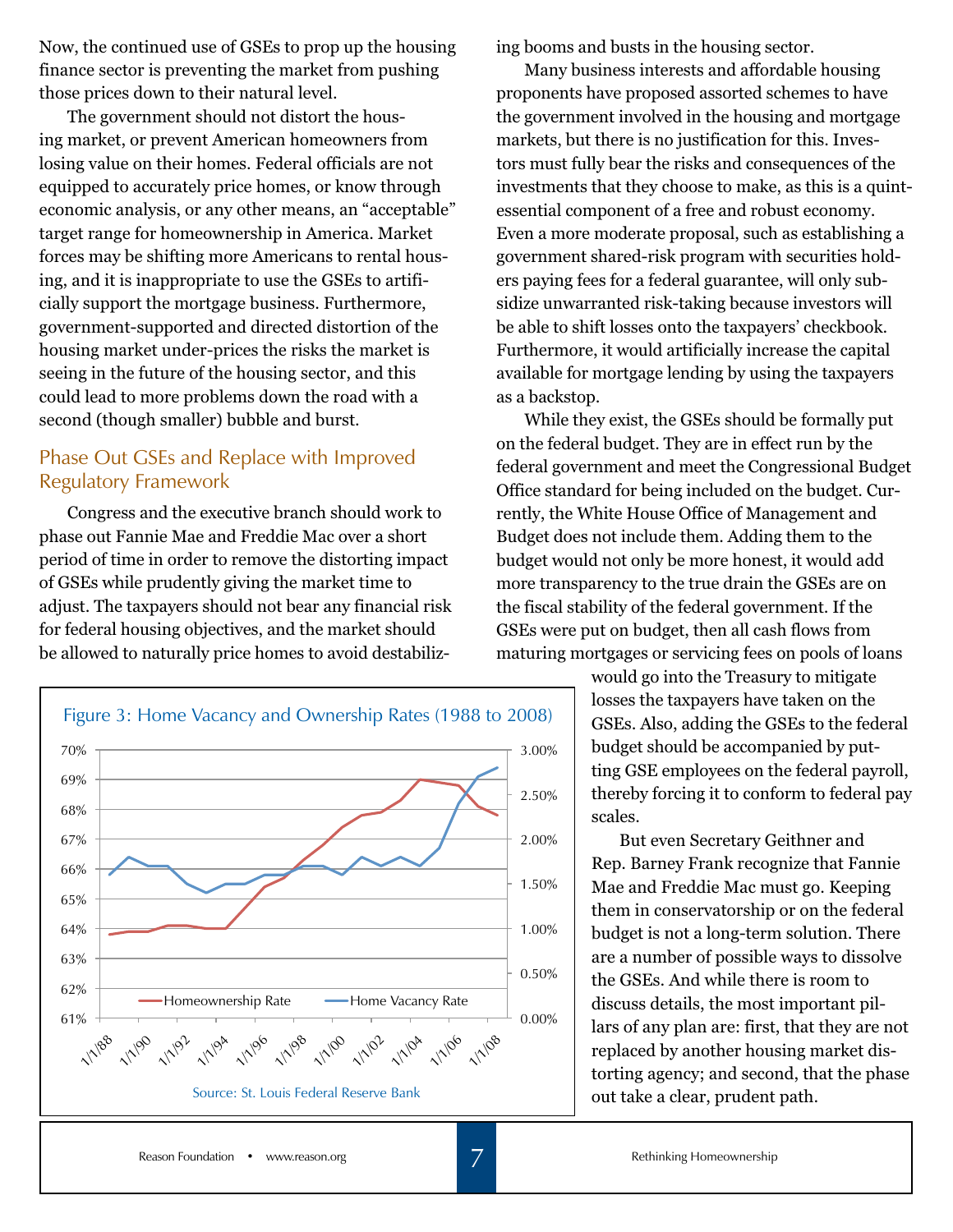#### Here is a five-step proposal for dissolving the GSEs:

#### Step 1: Lower Conforming Loan Standards

The 2010 conforming loan limit for single-family houses is \$417,000 and the "high-cost" limit is \$729,750. First, eliminate the high-cost limit and put a ban on purchasing or securitizing second liens by December 31, 2011. Second, lower the conforming loan standard to the median home value on a state-by-state case and require that all new mortgages purchased or securitized after December 31, 2011 have a loan-to-value (LTV) ratio no higher than 80 percent.

These standards would not ban the private sector from issuing second mortgages or originating loans with higher LTV ratios. Fannie and Freddie would just not be allowed to buy or package them, thus taxpayer dollars would not be put at risk. None of these steps would hurt responsible low-income borrowers and they would create opportunities in the secondary mortgage market for private market participants to gradually and responsibly enter the market to pick up the slack. This will effectively phase out most of the need for GSEs.

An alternative idea for reforming the GSEs would be to further lower the conforming loan standard to state-defined pricing for affordable housing standards (oftentimes a mortgage payment costing no more than 30 percent of a family's income) below some federal limit. Step 2: Restrict New Portfolio Holdings

First, ban the GSEs from retaining new, raw mortgages on their balance sheets for more than two quarters. All mortgages purchased, in conformity with the new standards, would have to be packaged into securities and pushed off the balance sheet within six months of the date of purchase.

By only allowing the GSEs to operate in securitizing mortgages, you eliminate the problem of maturity mismatching with short-term liabilities (debt) and long-term asset holdings (waiting for mortgages to fully payout) that contributed to the illiquidity of the two firms. The mismanagement of the maturity gap exposed the GSEs to significant risks with interest rate changes. When interest rates rose on longer-term assets, their prices dropped significantly and the decreased cash flow was not enough to cover the GSEs' short-term liabilities. This wiped out the equity Fannie Mae and Freddie Mac had and led to their take over by FHFA and Treasury.

Second, require that the GSEs cease all new mortgage purchase activities by June 30, 2013. The GSEs would have the remainder of 2013 to securitize those and any remaining mortgages, and shift them off their balance sheet.

This will open the secondary mortgage market to investment from the private sector. Only the private sector could buy whole mortgages from their originator and hold them for cash flow. This gradual wind down will mitigate any severe shocks to the mortgage market.

#### Step 3: Divest Fannie and Freddie's Securitized Mortgage Pools and End Guarantees

Mortgage-backed securities (MBS) exist in two places on the GSEs' books. First, their balance sheets contain recently securitized mortgages that have yet to be sold. This amounts to about 15 percent of the total GSE-issued MBS (as of June 2010). Second, the GSEs maintain off-balance sheet "Agency- and GSE-Backed Mortgage Pools" that serve as special purpose vehicles accounting for the majority of the GSEs' MBS. When Fannie and Freddie receive mortgage payments, those balances flow into the pools in order to pay off the investors of Fannie and Freddie's MBS.

The GSEs should be required to divest as many of the mortgage-backed security pool assets as possible by December 31, 2015, selling off the securities in such a way as to not shock the prices in the market. The outcome of Step 2 of this plan is a shift of all mortgage debt off GSE balance sheets and into the pools by the end of 2013. Fannie's and Freddie's only purpose from that date would be to service the mortgages in the pools, which would likely be holding somewhere between \$4 trillion and \$6 trillion in mortgage debt, and to attempt to sell them all back to the private sector.

There are a few approaches to divesting the MBS by the end of 2015. First, the GSEs could target a certain percentage of their securities to be sold in a specific time frame, such as 12.5 percent per quarter of the 2013 balance. This could prove difficult, however, as many of the securities held by the GSEs contain undesirable assets. Second, in order to avoid a shock in prices, the MBS could be sold off within specific limits based on the effect their sale has on interest rates. These limits could be anchored to a benchmark such as the federal funds rate. If mortgage interest rates begin to rise over a certain specified limit, the volume of MBS divestment activities could decrease so as not to place additional upward pressure on interest rates.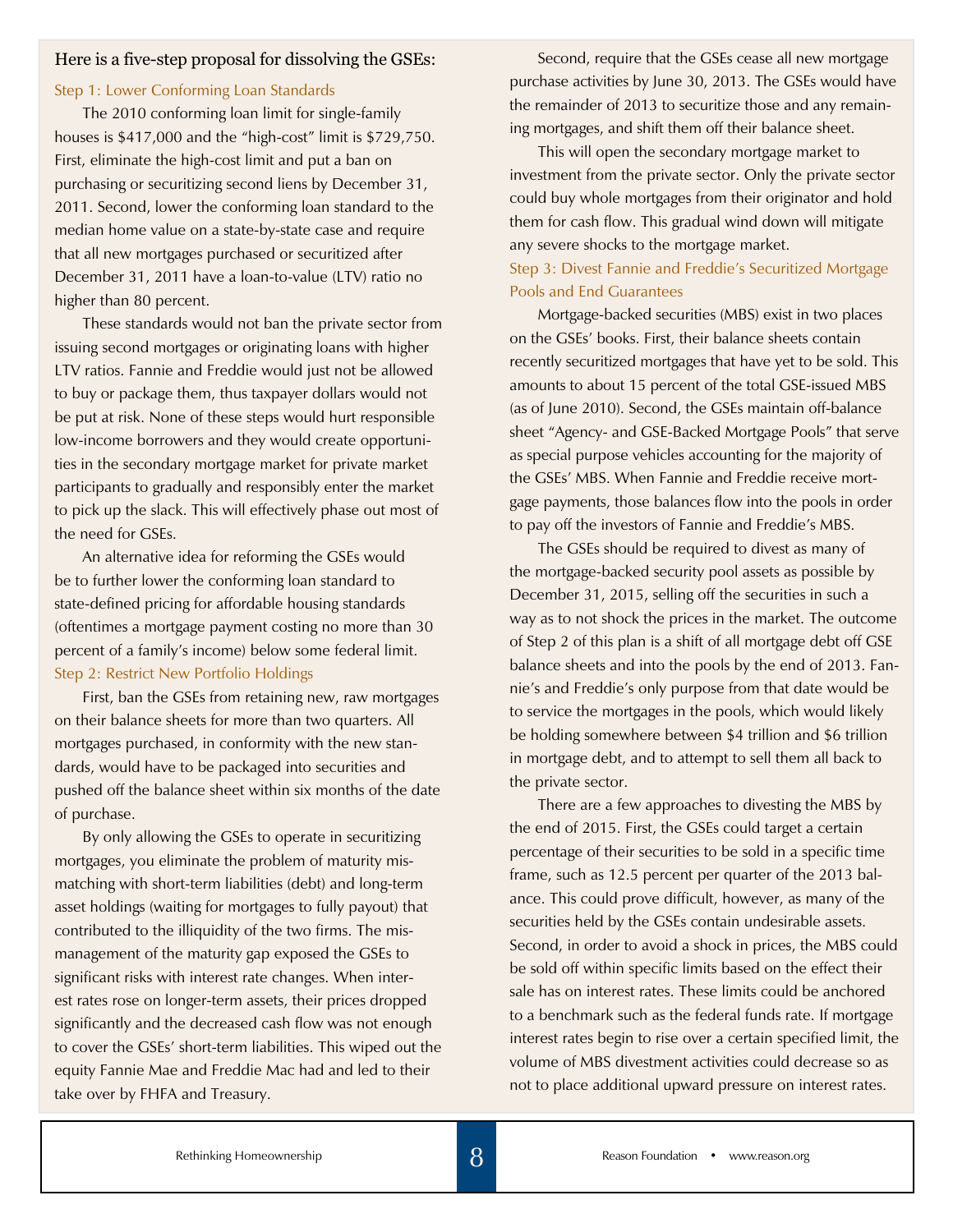Step 4: Establish a "Bad Bank" for Remaining GSE Assets

Given the likely possibility that the GSEs will be unable to divest all of their assets by December 31, 2015, it is necessary to develop a contingency plan. By January 1, 2016, all remaining, likely toxic, mortgage debt owned by the GSEs should be moved into a new entity on the federal balance sheet that would serve as a "bad bank." Any securities that were not divested from the MBS pools would be transferred to this bad bank holding entity.

A private sector asset manager should be hired to service this pool for the government, instead of being operated by Fannie Mae and Freddie Mac. A private sector asset manager would be able to leverage the operational quality and efficiency advantages of the private sector. Across all sectors of the government, competitive sourcing has a strong history of providing federal, state and local services cheaper and with more efficiency. This contractor would be selected through a competitive sourcing bid to service the holdings remaining from the mortgage pools. Hiring an asset manager would not be selling the servicing business, but keeping it on the books of the government and bringing in the private sector to manage the bad bank.

The exact details of the contract would depend on the bids received. The contract could be structured to have the private manager pay the government up front for the right to the servicing fees, thus transferring risk of losses away from the taxpayer, or the asset manager could simply take a portion of the servicing fees. In any case, any servicing agreements with investors in the pool of MBS would have to be honored. This asset manager would service the mortgages in the pool for the government until maturity. The asset manager would also be required to divest what holdings it could.

#### Step 5: Dissolve the GSEs by the End of 2015

The GSEs should cease to operate as of December 31, 2015. By this time the private sector will have fully supplanted the secondary and securitization markets. All remaining mortgage holdings would be shifted into the bad bank holding vehicle to be managed by a private sector company. Under this plan, there would be no federal guarantee for any privately originated or securitized mortgages. All affordable housing functions and operations would be transferred to the Federal Housing Administration. There would be no more reason for the operating existence of the GSEs. All remaining assets of the GSEs would be liquidated.

HOUSING 101: Loan-to-value ratios measure the percentage of a mortgage that has been borrowed compared to the price in a home. If a home is bought with a 20 percent down payment and 80 percent loan, then the loan-to-value ratio is 80 percent.

This five-step process for dissolving the GSEs meets the goals of eliminating the price distortion effect of Fannie Mae and Freddie Mac while prudentially avoiding shocks to the market, but still allows the government to continue its affordable housing policies.

Immediately dissolving Fannie Mae and Freddie Mac would damage the U.S. economy. But rather than replacing them with a new government entity, the government should establish a new regulatory framework that allows the private sector to efficiently allocate capital for housing finance as the GSEs are phased out. The new regulatory framework will need to respond quickly to new ideas for housing finance. It should also focus on continuing to enforce regulations restricting fraud.

#### Embrace the New Market for Housing Finance

The new housing finance market will look much different with the elimination of Fannie's and Freddie's government-subsidized mortgage prices. The value of homes may not return to the heights Americans became used to for some time, if ever. This will mean more affordability in the short-run, but potentially higher losses for current homeowners, particularly those who bought at the height of the boom. There will not be as much credit available in the system, and it is likely that more individuals and families will rely on rental housing, at least in the near term, as the market sorts out how much capital it wants to risk investing in housing.

This kind of change will likely also adjust the way lenders and individuals think about America's standard 30-year, fixed-rate mortgages. The cost of these mortgages could increase as private sector sources of mortgage credit reassess how they want to lend in a market without a government guarantee. But other products would rise in their place if the typical fixedrate mortgage became unpopular. These products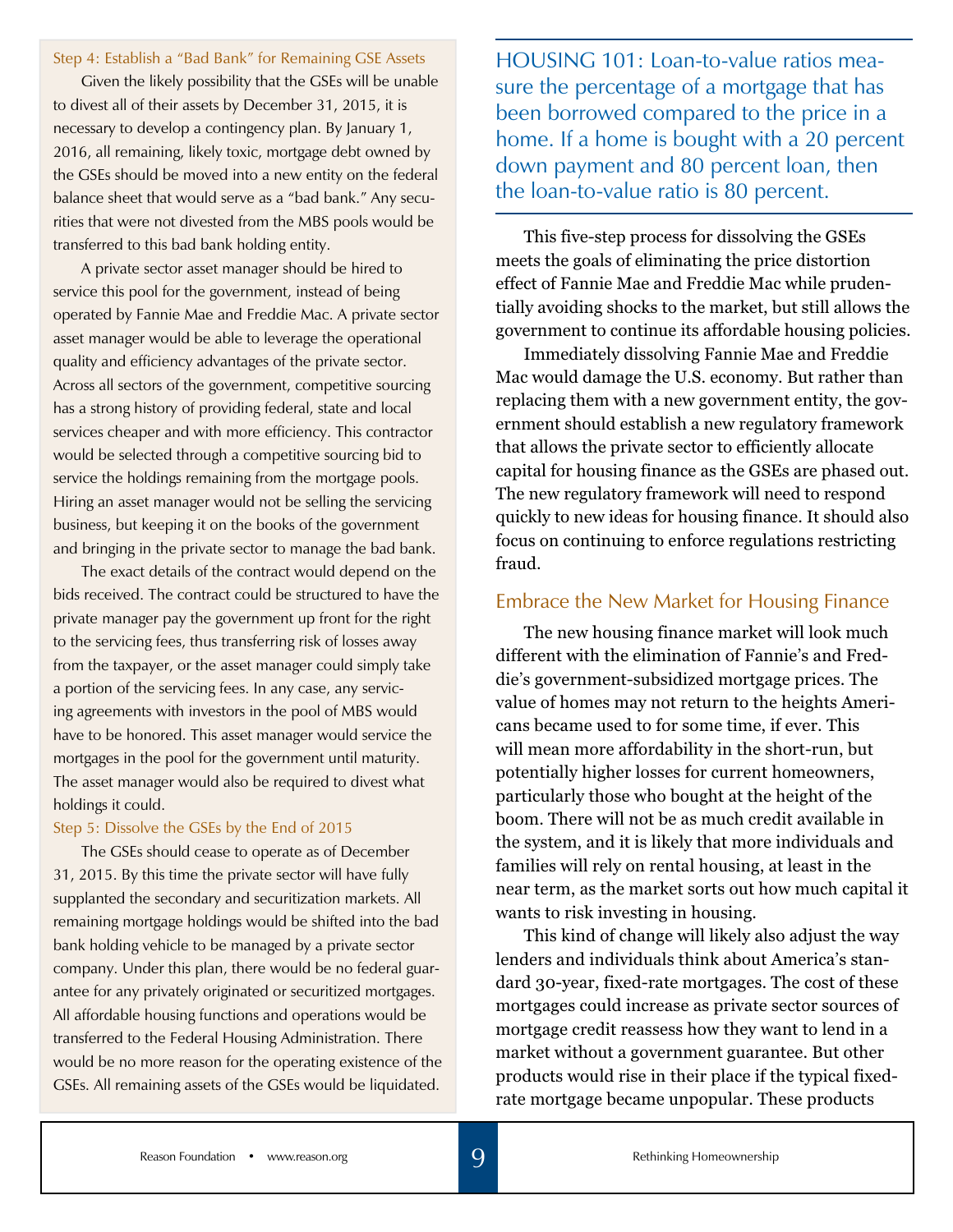could be modeled on global mortgage models where long-term fixed-rate mortgages are relatively rare.

Higher standards for large loans will likely focus American homebuyers on building wealth and sounder financial practices. This would mean a shift in thinking about the economic and social value of homeownership. Whatever the changes, government officials and citizens alike will need to embrace a market without distortions and not fall into the trap of comparing it too much to the prior, flawed system.

The U.S. needs a shift in thinking about the economic and social value of homeownership.

# How Should We Organize THE FUTURE SYSTEM?

#### A. SUMMARY

The future housing finance system should be free of government distortions in the market. Fannie Mae and Freddie Mac should be eliminated, and all mortgage distortions and fiscal policies favoring homeownership removed along with them. A preferable housing finance system would focus on protecting consumers by prosecuting fraud, providing the necessary legal approval for creative methods of mortgage lending, and changing the tax code to favor savings (rather than consumption) and investment, letting the market allocate capital to housing as is appropriate.

#### TREASURY'S QUESTIONS

- How should the current organization of the housing finance system be improved?
- Should the government approach differ across segments of the market, and if so, how?

#### REASON'S PRINCIPLES

- Repeal all policies and regulations that distort the housing market and overtly favor increasing homeownership.
- The government approach should not favor any particular segment of the housing market over another.

#### B. ANALYSIS

The core problem of the current housing finance system is that government interventions are creating distortions in the marketplace. These distortions fueled an unsustainable housing bubble, encouraged banks to reduce underwriting standards, and have ultimately stuck a multi-hundred billion-dollar bill at the feet of the U.S. taxpayer to cover losses at Fannie Mae and Freddie Mac. Therefore, the future housing finance system should be organized without these distortions.

#### End the Distortions

The simple fact of the matter is that the government cannot know what is actually best for the market when it comes to determining how much financing should be available for mortgage lending. Officials in Washington have used the political priority of helping Americans achieve the nebulously defined American Dream of homeownership. But this ignores the broader, negative implications of picking this industry to support. The government does not have a positive track record of picking winners and losers in the marketplace, and housing is no exception.

The goal of making homes more "affordable" is essentially subsidizing homeownership, creating a dangerous cycle. The more affordable homes become with government-supported downward pressure on mortgage prices, the more expensive homes become, due to increased demand. This means each percentage point increase in the homeownership rate requires exponential subsidization. And the cycle simply spirals up until the artificially boosted prices reach an unsustainable height and come crashing down. Ending distortion, and creating a stable regulatory framework for housing finance, means ending the subsidies. There are two types of distortions the government uses to pursue its homeownership goals:

#### 1. Mortgage Distortions:

Mortgage price distortion generally comes from activities by the government-sponsored enterprises, including mortgage purchases and guarantees. Since mortgage prices directly influence the price of a home, this is a chief area of focus for government officials seeking to influence the homeownership rate.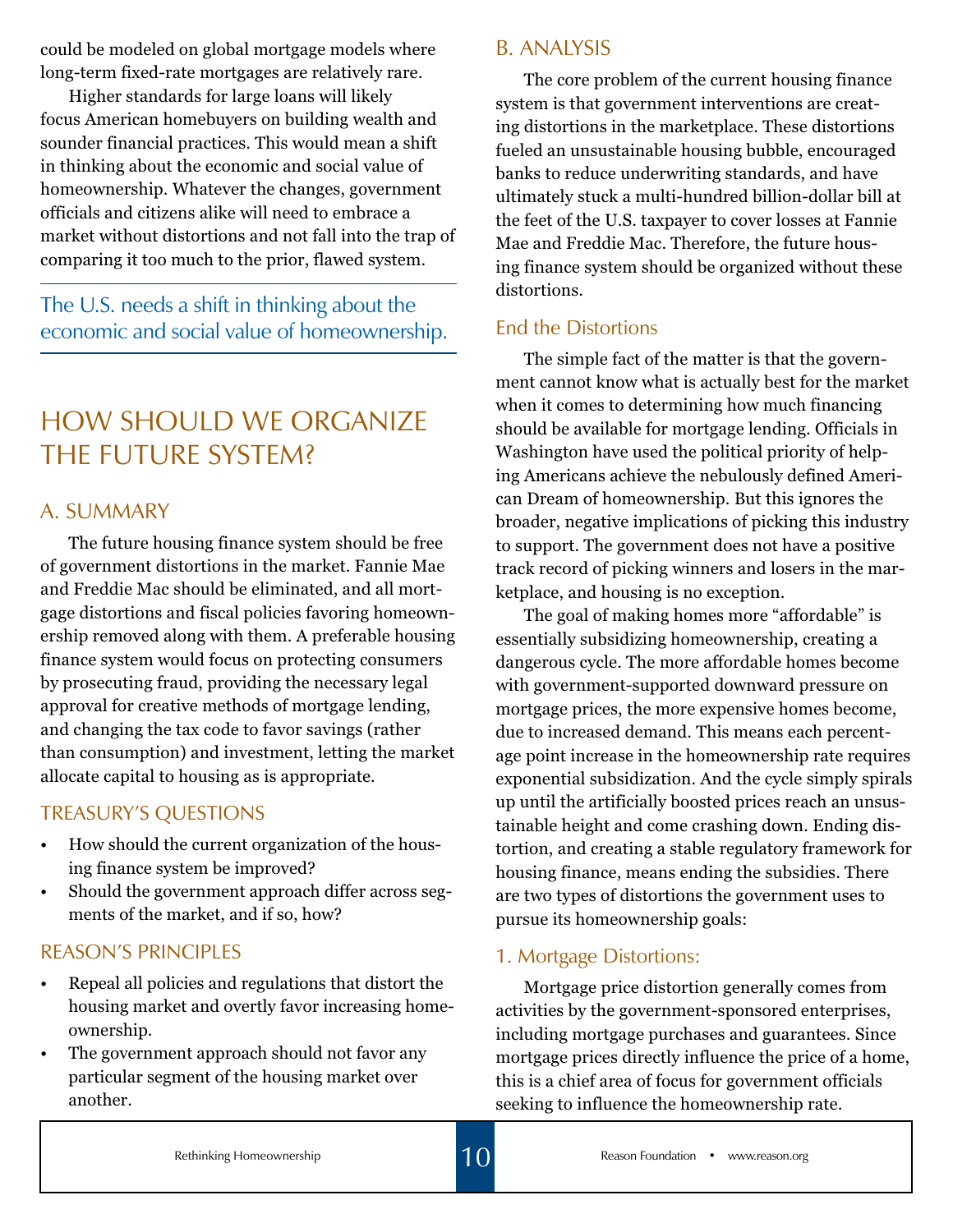The Federal Housing Finance Authority and the Federal Housing Administration (FHA) also influence mortgage prices by offering mortgage insurance at rates not always consistent with market prices. The FHA furthermore influences mortgage rates through direct subsidization of loans through qualified lending organizations. The Community Reinvestment Act also sets specific terms and limits for private sector investments in housing that encourage certain levels of mortgage financing for the low- and middle-income segment of the market.

These combined distortions put downward pressure on the interest rates for mortgages, thereby increasing the pool of potential homebuyers by lowering prices. This in turn triggers the exponential cycle of subsidization, destabilizing the market to meet government goals of "affordable" housing.

#### 2. Housing Distortions:

Housing distortions stem from a range of fiscal policies including tax credits for homeownership, mortgage interest deductibility and selective capital gains taxes that favor residential investment. First, the tax code incentivizes owning a home by making mortgage interest payments deductable. Interest on loans backed by up to \$100,000 of home equity, no matter what the loan is used for, is also deductable from income tax returns. Collectively, this is arguably the largest single subsidy provided for housing, as housing-related income tax reductions in 2009 cut \$180.73 billion from federal revenue.

Second, since 1997, home sellers have been able to largely avoid paying capital gains taxes. Regulations restrict this capital gain exemption to once every three years, but there are exceptions even for this rule. In theory, reduced capital gains taxes would be positive for economic growth. However, this is problematic because it creates an exemption that unnaturally incentivizes investments just in housing and distorts the natural flow of resources.

Third, the government has recently turned to using tax credits to encourage citizens to become homeowners. The First-Time Homebuyer Credit program, first begun in 2008 and extended through April 2010, was essentially cash handed out to anyone who hadn't purchased a new home in the past three years. The program has been largely panned as a failure, since housing metrics supported by the credit—including sales, housing starts and building permits—have all recessed from their gains in the wake of the credit's conclusion. At best, the credit provided only a temporary gain.

These combined distortions put upward pressure on the price of housing, increasing the value of homeowner investments in housing. However, the unnatural price support attracts resources away from other possible investments, creating bubbles and slowing the growth of other industries.

In order to end the distortions in the housing market that favor homeownership with federal subsidization, a number of steps are needed, including eliminating the GSEs, reforming the tax code to get rid of favoritism, and overhauling the whole federal housing finance system to change the way FHFA and FHA interact with the market. The more recent activities under Making Home Affordable programs are also distorting the market and would need to be wound down.

Anything short of completely eliminating any GSE model, even simply keeping a limited government guarantee in the housing finance sector somewhere, will inevitably lead to more taxpayer losses. The likelihood of another, smaller, housing bubble would be high. Catering to pleas for the government to guarantee mortgages would require establishing hybrid agencies with similar troubles as the GSEs, putting the taxpayer back at risk of bailing out the housing market again.

#### Create a Single Framework for Housing Finance Regulation

As part of a commitment to avoid distorting the market, the government's approach to regulating housing finance should be from a single perspective, not favoring one segment of the housing market over the other. There are different forms of housing—ranging from single family housing to multifamily structures to various forms of renting. And within homeownership, there are different types of mortgages fixed rate mortgages (FRM), adjustable rate mortgages (ARM), and a range of terms, the most popular being the 30-year FRM.

As previously mentioned, the government is not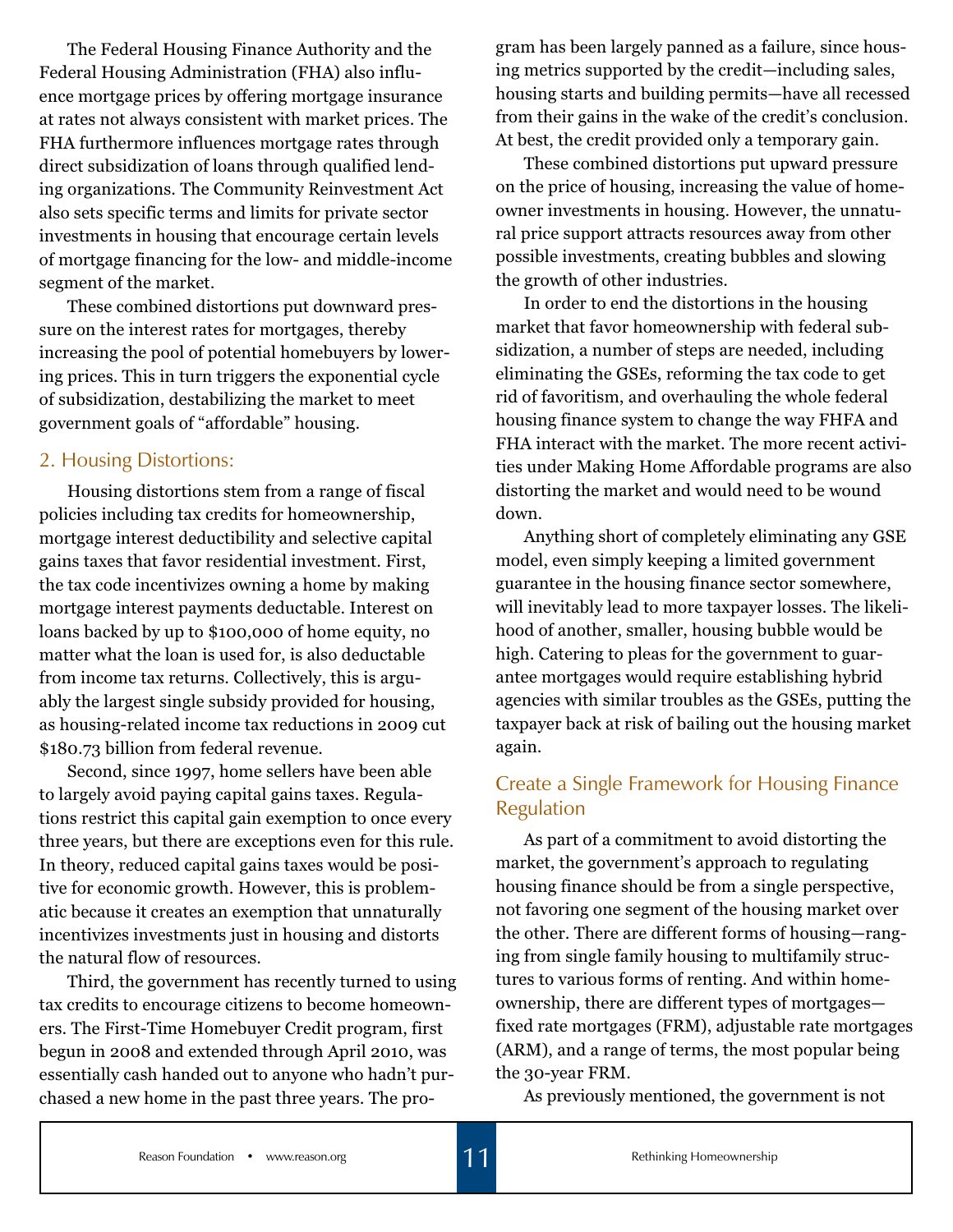good at picking winners and losers, and favoring one segment in this market over the next would create distortions eventually leading to unintended consequences. The Treasury Department, HUD, FHFA and Congress should avoid favoring homeownership over rental housing, single-family home over multifamily units, or 30-year FRMs over any other mortgage model including 15-year FRMs and 1-year ARMs.

One of the main reasons the government should not favor one mortgage type over another is that changes in the market influence the desirability of various housing models. The Cambridge Winter Center for Financial Institutions Policy argues that high rates of employment volatility combined with the increased rate of divorce have made homeownership more volatile and the 30-year fixed rate mortgage and other long-term loans less desirable. Such loans are also unfavorable for banks without a government guarantee. It is likely that, with the move to private sector housing finance, mortgage terms and structures will look much different and need to change over time as the market ebbs and flows. Having the government favor one or two types with its regulatory structure would defeat the purpose of trying to end distortions.

#### The Exception for the Very Poor

The government could feasibly engage the market well below the poverty level to help develop multi-family housing opportunities without significantly distorting the market.

One option would be to have the FHA offer matching contributions towards a down payment for very low-income families that have high underwriting standards, and carefully monitor the homeowner's success in making mortgage payments. This would minimize taxpayer risks, relative to FHA loans, and provide the new homeowners with wealth to build on.

Alternatively the FHA could provide temporary rental housing units to very low-income families and transition the care for these individuals to state and local governments. Any activities by the FHA to help very low-income families should be done within a clearly defined, fixed portion of the market in which the government would be allowed to operate. This would prevent the government from manufacturing cheap credit again, creating another housing bubble.

# How Should Consumers Be PROTECTED?

#### A. SUMMARY

A reformed housing finance regulatory structure should result in a market that aligns business and consumer interests more acutely, instead of restricting certain business practices and products ad hoc. This alignment would best come with a combination of changes including promoting transparency, forcefully prosecuting fraud and creating incentives for consumers to better educate themselves about their mortgage purchases.

#### TREASURY'S QUESTIONS

- How should the housing finance system support sound market practice?
- What is the best way for the housing finance system to help ensure consumers are protected from unfair, abusive or deceptive practices?

#### REASON'S PRINCIPLES

- Government should promote transparency.
- Make the consequences of criminal behavior clear, prosecute fraud and incentivize consumer relations best practices.

#### B. ANALYSIS

From claims of widespread predatory lending to the successful push for a consumer financial protection agency in one form or another, there has been an increased call for more consumer protection in the wake of the financial meltdown. Housing finance is an area of particular concern for consumer advocates, as homeowners taking on unaffordable mortgages were at the center of the crisis.

Some have argued for increased consumer protection standards, such as requiring mortgage products to list repayment procedures under various economic scenarios, requiring contracts be limited to a certain number of pages in plain English, or asking for caps on mortgage payments, such as Spain's requirement that mortgage payments not exceed 35 percent of the borrower's annual income. Already the Dodd-Frank Act has levied new rules on mortgage originators aimed at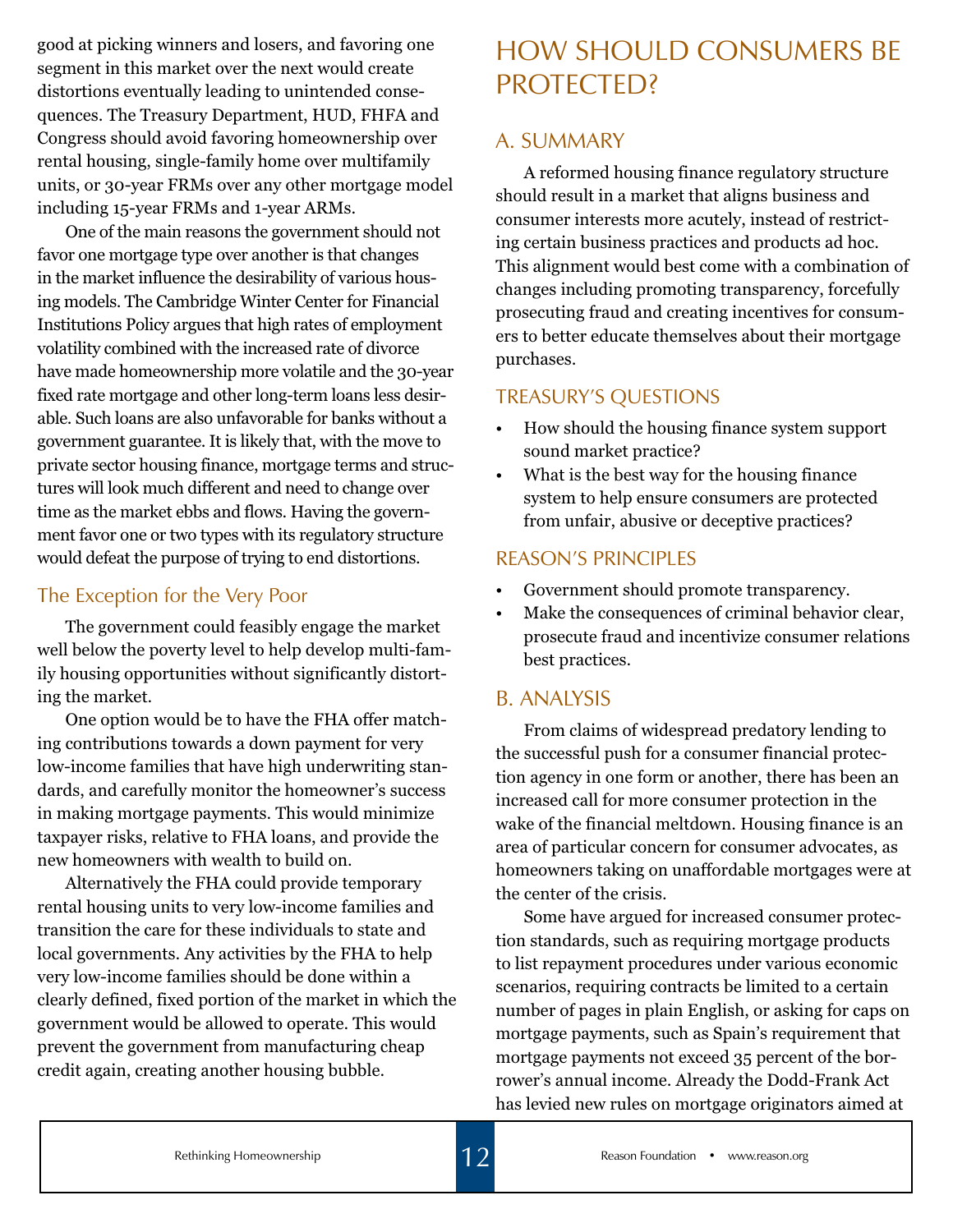protecting borrowers, including requirements lenders to check credit histories, income levels and employment status.

However, this is the wrong approach, as it continues to treat consumers like children and may restrict their options. Furthermore, these protections did not prove to be much help in Spain—or other European nations—which experienced a devastating housing bubble as well. It would be preferable to reform the housing finance regulatory structure to align business and consumer interests more acutely.

In many respects, the consumer problems that developed during the bubble period were a matter of education. Homebuyers were not always sophisticated enough to understand their mortgage or did not want to take the time to learn about the details of what taking out a \$750,000 loan with a ballooning interest rate in three years would mean for their ability to pay the bills. Nevertheless, simply demanding consumers become better educated will not solve the problem. Instead, the new housing finance regulatory framework should provide a range of changes, including promoting transparency, forcefully prosecuting fraud and creating incentives for consumers to become more informed.

First, promoting transparency should be a plank in any new housing finance system. The more consumers know about the firms they are borrowing from, the better consumers will be in selecting quality products and the more businesses will seek to provide quality service. Instead of limiting the length and wording of contracts, the regulatory framework should simply require that all standard contracts be made available online or on request from a firm's physical location so that simplicity would become a competitive advantage. The more accessible standard product contracts are, the more likely private consumer advocate institutions will set up websites where consumers can judge for themselves which firm would be the easiest to do business with. This system would reward action, instead of punishing inaction.

Second, the government should take more seriously its role as mediator of justice and forcefully prosecute fraud. Regulators should be tougher on mortgage lenders who don't uphold their fiduciary duties, or cheat their clients. Claims of fraud or dishonesty should be

pursued with greater vigilance to create an expectation of enforcement. Regulators should leverage the importance of business reputation. If a particular firm were constantly under investigation for fraudulent businesses practices, that would certainly hurt its profit margin and thus create incentives to be more honest with high service quality.

Regulators shouldn't, however, punish negative outcomes that stem from uncertainty in the market. It is one thing to prosecute a firm that lies or deceives its clients. It is another thing to prosecute a firm because the market took a dip resulting in losses for its client. Firms offer services and products all the time that allow a consumer to take a risk in the market. Investing in a home when the market is on an upswing will appear to be an attractive investment to both client and firm. But there will always be some uncertainty about the direction of the market, and businesses should not be punished simply because the market turned and the product they offered caused their client to lose on the investment.

And third, incentivizing consumers to educate themselves would go a long way to avoid a host of problems in the future. Buying a house is a big deal, and consumers should take the time to understand what they are buying. It is not unreasonable to believe that if a consumer does not want to take the time to understand his mortgage, he may not be ready for homeownership. Firms cannot deceive or abuse prepared consumers.

Perhaps the best way to do this would be to remove safety nets for consumers by reducing their recourse to prosecute lenders. If consumers knew their options would be limited if their investment went bad, they would have more incentive to learn about the mortgage they are taking out. Homebuyers, for instance, shouldn't have much recourse after purchasing a home unless they can prove malicious intent to deceive. Businesses would be incentivized to make education easier, with consumers trying harder to educate themselves, as a competitive advantage. It would not be in the best interest of the lender for the borrower to be unable to pay. Without the GSEs encouraging high-risk lending, and the government tacitly promising to protect creditors from their bad investments, lenders' goals would align more closely with borrowers' goals, and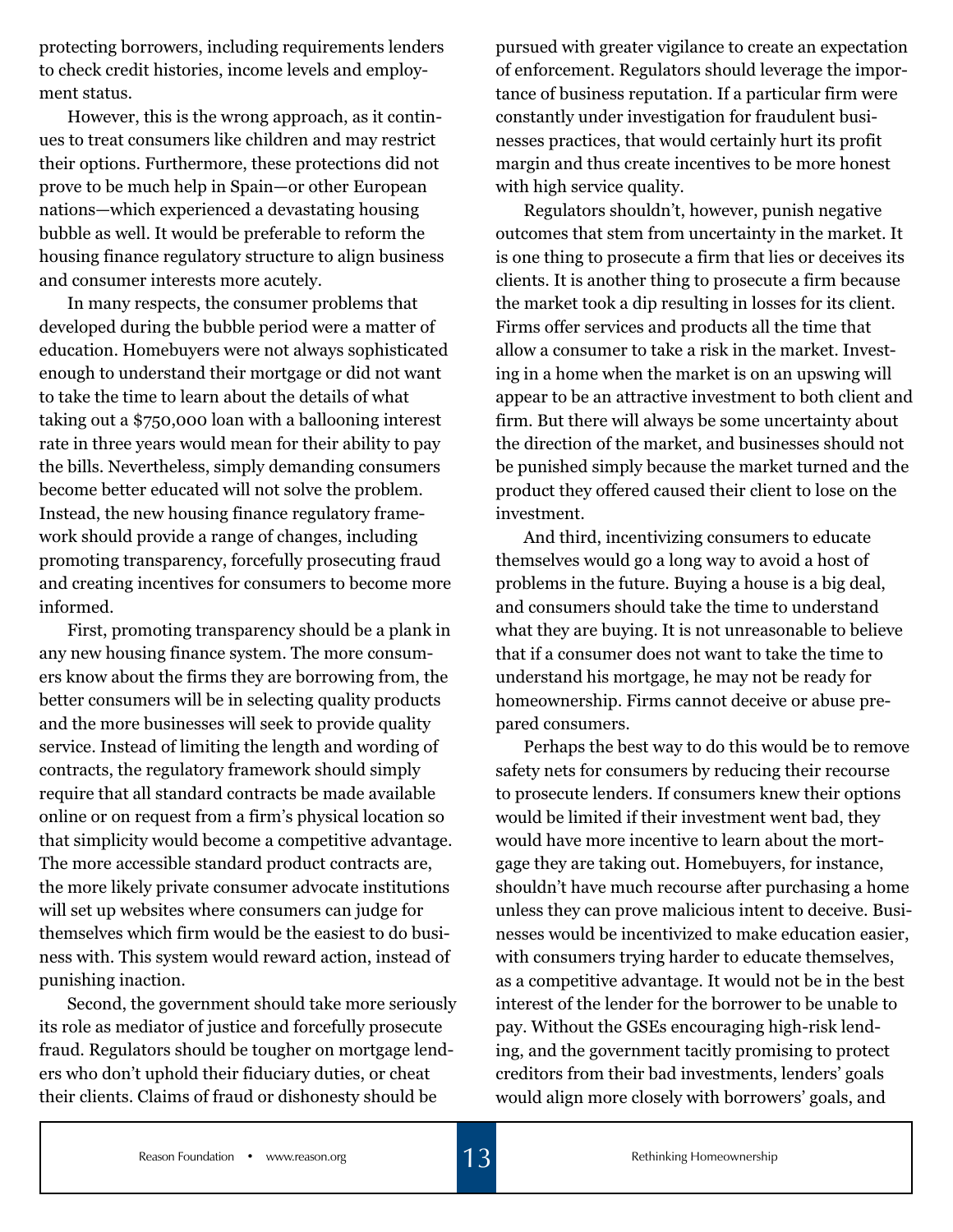lenders would create contracts with a high likelihood of affordability for the borrower. Combining this with more transparency and harsh prosecution of real cases of fraud and abuse could profoundly increase consumer protection without any heavy-handed requirements of businesses directly restricting their practices or products they offer.

## **CONCLUSION**

The U.S. government needs to change the way it thinks about homeownership. From departments in the executive branch to members of Congress, government's policy goal of increasing homeownership ultimately has not led to a better standard of living for all but to a catastrophic meltdown of the housing sector in America. The first goal of reform should be to stop promising about homeownership for its own sake.

With an economy and nation as dynamic as the United States, the government should let investors make their own decisions about how to use their capital and let individuals and families spend their money how they want. For some this might mean saving for a healthy down payment for a new home. For others it might mean never owning a home but investing or spending elsewhere. Ultimately, it will mean fewer mortgage defaults and a housing market that is less subject to political manipulation and bubble-induced price spikes.

The role of government should be to support a sustainable regulatory structure for the private sector financing of mortgages. Federal involvement in housing finance fundamentally distorts the market by placing unnatural upward pressure on home prices and downward pressure on mortgage yields. This isn't a stable system that benefits taxpayers in the long run. A reformed housing finance regulatory structure should be used to align business and consumer interests more acutely, prevent fraud and ensure the market is a just field for competition.

A key step in the process of reform will be dissolving Fannie Mae and Freddie Mac without replacing them with another market-distorting housing agency. The resulting change will require a significant change in the way of thinking about housing finance. The

#### **Principles**

- 1. The role of government should be as regulator of the finance market, not a financer itself.
- 2. There should be no risk to taxpayers.
- 3. If it is impossible to fully remove government, then the government's role as financer should be as restricted as possible.
- 4. The government should repeal all policies and regulations that distort the market, and overtly favor increasing homeownership.
- 5. The government approach shouldn't favor one segment of the housing market over another.
- 6. Government should promote transparency.
- 7. The government should make the consequences of criminal behavior clear, prosecute fraud, and incentivize consumer relations best practices.

new market will be different than yesterday or today's housing market. Mortgage debt may not be as readily available as before, and prices will likely be different. But the goal shouldn't be to return to the market conditions of the bubble. That is unsustainable. Instead, the focus should be on building stable wealth over a long period of time while avoiding policies that distort the market and lead to calamitous results.

## About the Author

**Anthony Randazzo** is director of economic research at Reason Foundation. He specializes in housing, finance and macroeconomic policy. Mr. Randazzo's writing has appeared in *The Wall Street Journal, The Detroit News, Chicago Sun-Times, The Washington Times, Reason* magazine and various online publications. Randazzo graduated from The King's College, New York City with a Bachelor of Arts in politics, philosophy and economics.

Special thanks to Alex Schibuola, Ph.D candidate at George Mason University, for research assistance and expertise.